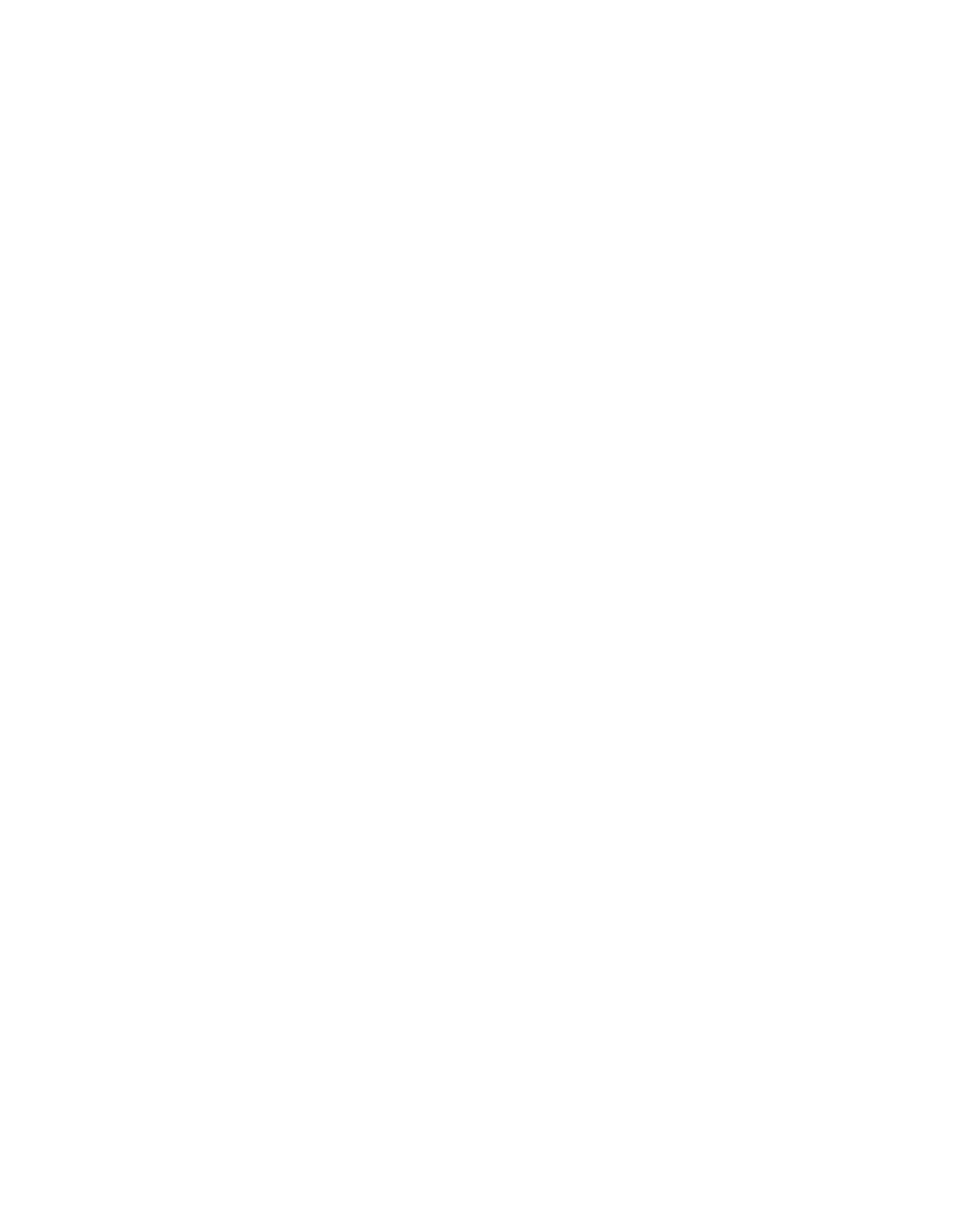### **SECTION 01381 PRE-CONSTRUCTION AUDIO VIDEO RECORDING ABOVE GROUND FACILITIES**

### <span id="page-2-0"></span>**PART 1 - GENERAL**

### <span id="page-2-1"></span>1.01 SCOPE OF WORK

- A. Furnish all labor, materials and equipment to furnish color audio video recording of the project site as specified herein.
- B. Utilizing a compatible format (ie: MP4), upload into CIPO a continuous color audio video recording of the entire area within fifty (50) feet of the construction area. The recording shall be taken prior to any construction activity.
- C. The DISTRICT reserves the right to reject the audio video recording because of poor quality, unintelligible audio, or uncontrolled pan or zoom. Any recording rejected by the DISTRICT shall be rerecorded at no cost to the DISTRICT. Under no circumstances shall construction begin until the DISTRICT has received and accepted the audio video(s).
- D. The recording shall be performed by a qualified, established audio video recording firm knowledgeable in construction practices which has a minimum of one year of experience in the implementation of established inspection procedures.
- E. The audio video recording firm shall submit three letters of recommendation from municipalities, and/or engineering firms indicating previous experience and ability to perform the work described in this contract. Data substantiating qualifications must be submitted and accepted prior to performing the survey.

#### <span id="page-2-2"></span>**PART 2 - PRODUCTS**

(NONE THIS SECTION)

### <span id="page-2-3"></span>**PART 3 - EXECUTION**

- <span id="page-2-4"></span>3.01 COLOR AUDIO VIDEO SURVEY
	- A. Upload into CIPO a continuous color audio-video recording of the entire area within fifty (50) feet of construction.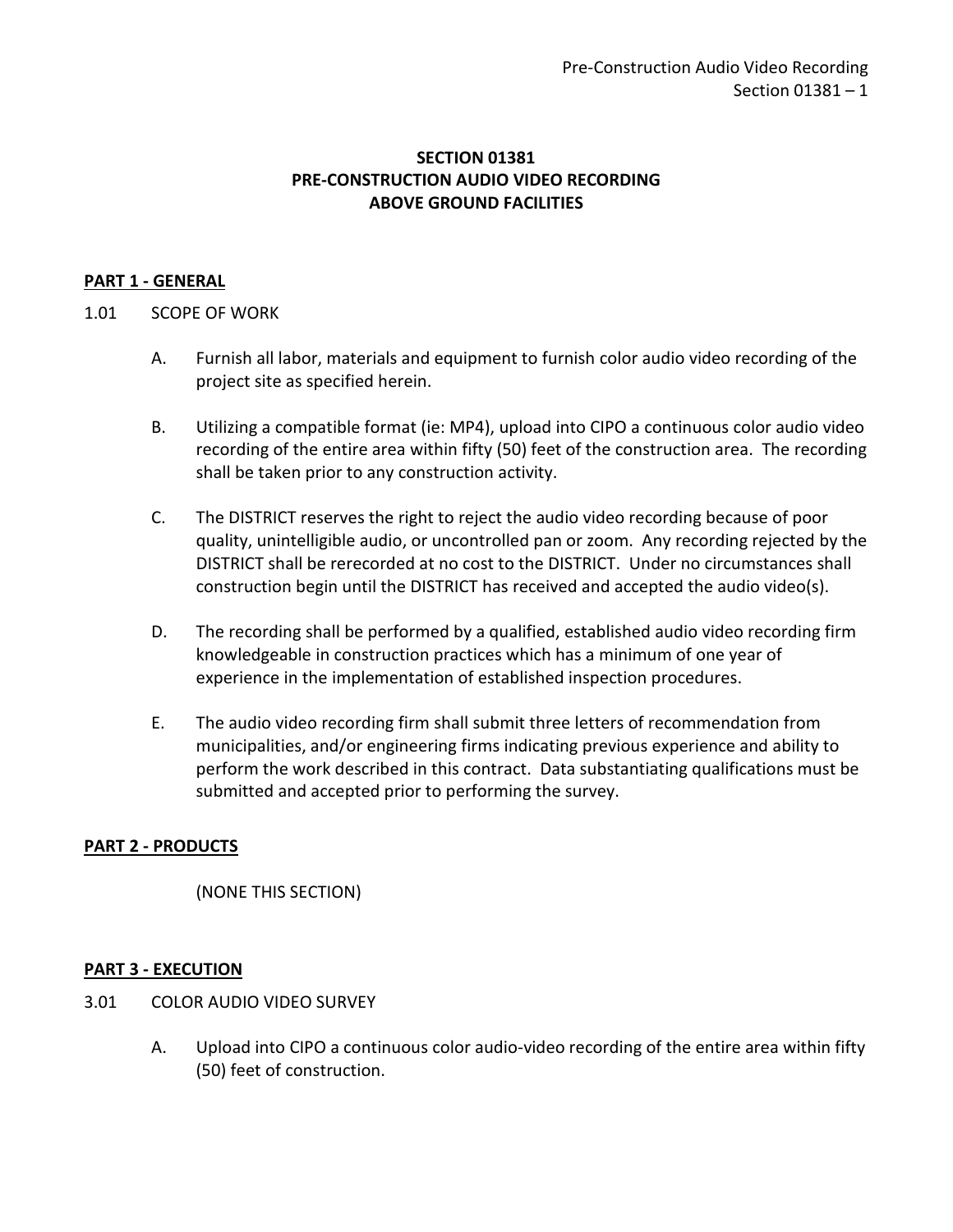# Pre-construction Audio Video Recording Section 01381 – 2

- B. Complete coverage shall include all surface features within 50' of the work area to be utilized by CONTRACTOR and shall be supported by appropriate audio description made simultaneously with video coverage. Such coverage shall include, but not be limited to, all existing driveways, sidewalks, curbs, ditches, roadways, landscaping, trees, culverts, headwalls, and retaining walls, equipment, structures, pavements, manholes, vaults, handrails, etc. located within the aforementioned work zone. Video coverage shall extend to the maximum height of all structures within this zone.
- C. All recording shall be done during times of good visibility. No recording shall be done during periods of visible precipitation, or when more than ten percent of the ground area is covered with standing water, unless otherwise authorized by Owner.

#### <span id="page-3-0"></span>3.02 AUDIO AND VIDEO

- A. Contractor shall furnish continuous color, audio-video(s) of professional quality.
- B. Each audio-videoshall begin with the Owner's name, Contract name and number, CONTRACTOR's name, date and location information such as street name, direction of travel, viewing side, etc.
- C. Information appearing on the audio-video must be continuous and run simultaneously by computer generated transparent digital information. No editing or overlaying of information at a later date will be acceptable.
- D. Digital information to appear in the upper left corner shall be as follows:
	- 1. Name of CONTRACTOR
	- 2. Day, date and time
	- 3. Name of Project & Specification Number
- E. Time must be accurate and continuously generated.
- F. Written documentation must coincide with the information on the audio-video so as to make easy retrieval of locations sought for at a later date.
- G. The video system shall have the capability to transfer individual frames of video electronically into hard copy prints.
- H. Audio shall be recorded at the same time as the video recording and shall have the same information as on the viewing screen. Special commentary shall be given for unusual conditions of buildings, sidewalks and curbing, foundations, trees and shrubbery, structures, equipment, pavement, etc.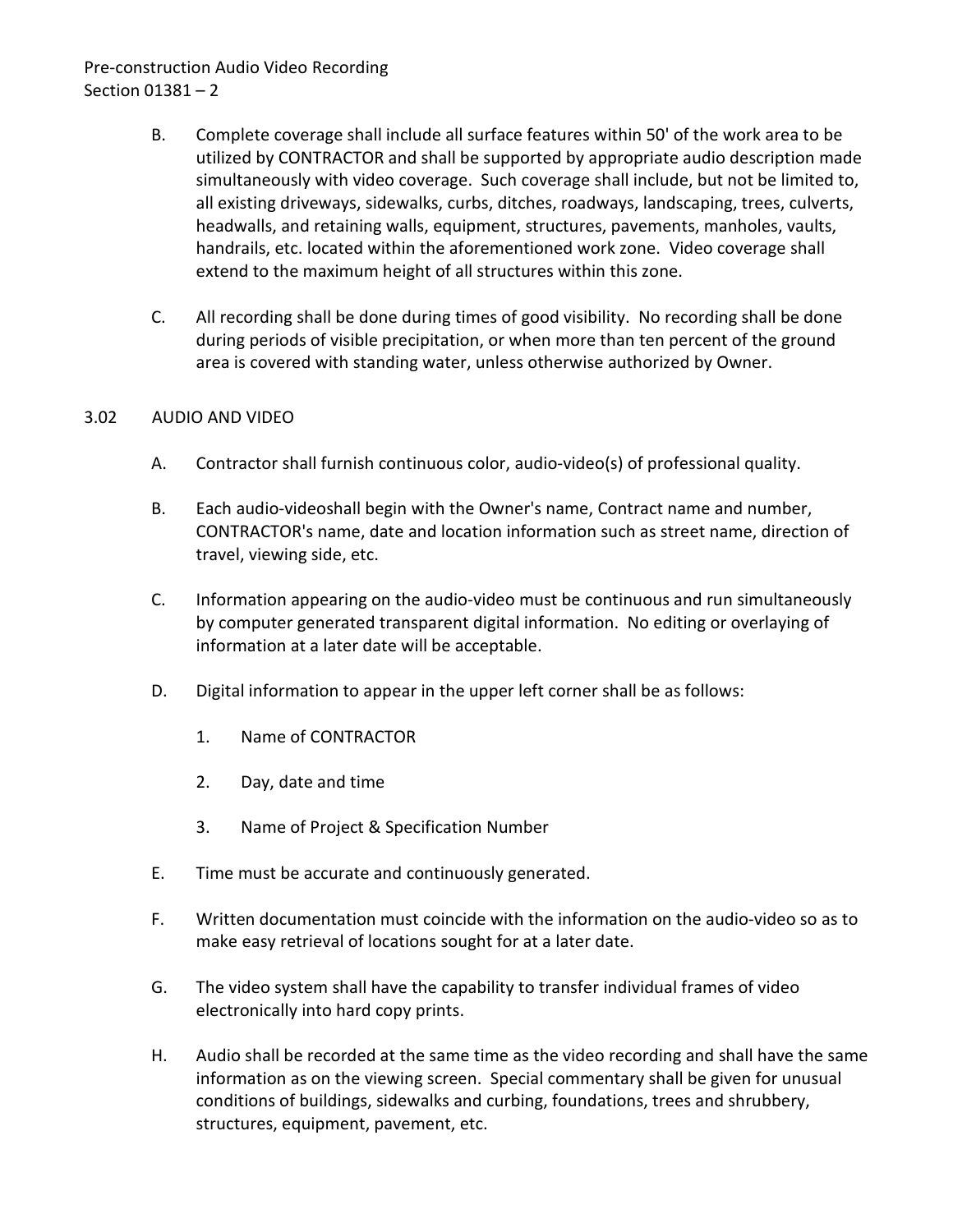- I. All audio-video shall bear labels with the following information:
	- 1. Audio-video Number
	- 2. Owner's Name
	- 3. Date of Recording
	- 4. Project Name and Number
	- 5. Location and Standing Limit of audio-video
- J. Prior to commencement of audio video recording, CONTRACTOR shall notify the Engineer in writing when and where the audio video recording will begin. The Engineer may provide a designated representative to accompany and oversee coverage of all recording operations. Audio video recording completed without an Engineering representative present will be unacceptable unless specifically authorized by the Engineer.

#### **END OF SECTION 01381**